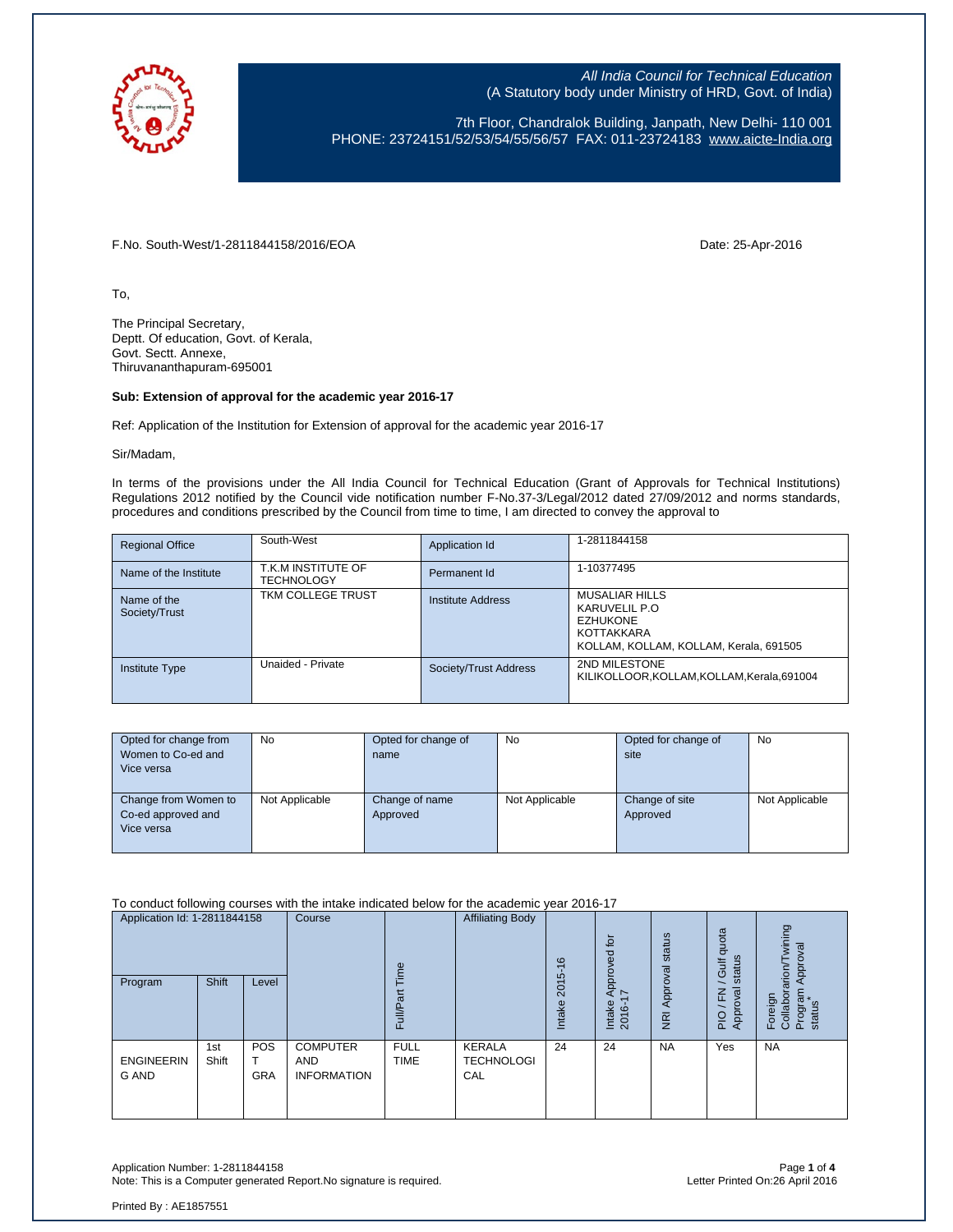

7th Floor, Chandralok Building, Janpath, New Delhi- 110 001 PHONE: 23724151/52/53/54/55/56/57 FAX: 011-23724183 [www.aicte-India.org](http://www.aicte-india.org/)

| <b>TECHNOLO</b><br>GY                               |              | <b>DUA</b><br><b>TE</b>                            | <b>SCIENCE</b>                                                                      |                            | <b>UNIVERSITY</b>                                              |    |    |           |     |           |
|-----------------------------------------------------|--------------|----------------------------------------------------|-------------------------------------------------------------------------------------|----------------------------|----------------------------------------------------------------|----|----|-----------|-----|-----------|
| <b>ENGINEERIN</b><br>G AND<br><b>TECHNOLO</b><br>GY | 1st<br>Shift | POS<br>T<br>GRA<br><b>DUA</b><br>TE                | OPTO-<br><b>ELECTRONICS</b><br><b>ENGINEERING</b>                                   | <b>FULL</b><br><b>TIME</b> | <b>KERALA</b><br><b>TECHNOLOGI</b><br>CAL<br><b>UNIVERSITY</b> | 24 | 24 | <b>NA</b> | Yes | <b>NA</b> |
| <b>ENGINEERIN</b><br>G AND<br><b>TECHNOLO</b><br>GY | 1st<br>Shift | POS<br>T.<br>GRA<br><b>DUA</b><br>TE               | <b>SIGNAL</b><br><b>PROCESSING</b>                                                  | <b>FULL</b><br><b>TIME</b> | <b>KERALA</b><br><b>TECHNOLOGI</b><br>CAL<br><b>UNIVERSITY</b> | 24 | 24 | <b>NA</b> | Yes | <b>NA</b> |
| <b>ENGINEERIN</b><br>G AND<br><b>TECHNOLO</b><br>GY | 1st<br>Shift | POS<br>T.<br>GRA<br><b>DUA</b><br>TE               | SOFTWARE<br><b>ENGINEERING</b>                                                      | <b>FULL</b><br><b>TIME</b> | <b>KERALA</b><br><b>TECHNOLOGI</b><br>CAL<br><b>UNIVERSITY</b> | 18 | 18 | <b>NA</b> | Yes | <b>NA</b> |
| <b>ENGINEERIN</b><br>G AND<br><b>TECHNOLO</b><br>GY | 1st<br>Shift | POS<br>T.<br>GRA<br><b>DUA</b><br>TE               | <b>VLSI AND</b><br><b>EMBEDDED</b><br><b>SYSTEMS</b>                                | <b>FULL</b><br><b>TIME</b> | <b>KERALA</b><br><b>TECHNOLOGI</b><br>CAL<br><b>UNIVERSITY</b> | 24 | 24 | <b>NA</b> | Yes | <b>NA</b> |
| <b>ENGINEERIN</b><br>G AND<br><b>TECHNOLO</b><br>GY | 1st<br>Shift | <b>UND</b><br>ER<br>GRA<br><b>DUA</b><br>TE        | <b>BIOMEDICAL</b><br><b>ENGINEERING</b>                                             | <b>FULL</b><br><b>TIME</b> | <b>KERALA</b><br><b>TECHNOLOGI</b><br>CAL<br><b>UNIVERSITY</b> | 60 | 60 | Yes       | Yes | <b>NA</b> |
| <b>ENGINEERIN</b><br>G AND<br><b>TECHNOLO</b><br>GY | 1st<br>Shift | <b>UND</b><br>ER<br>GRA<br><b>DUA</b><br>TE        | <b>CIVIL</b><br><b>ENGINEERING</b>                                                  | <b>FULL</b><br><b>TIME</b> | <b>KERALA</b><br><b>TECHNOLOGI</b><br>CAL<br><b>UNIVERSITY</b> | 60 | 60 | Yes       | Yes | <b>NA</b> |
| <b>ENGINEERIN</b><br>G AND<br><b>TECHNOLO</b><br>GY | 1st<br>Shift | <b>UND</b><br>ER<br><b>GRA</b><br><b>DUA</b><br>TE | <b>COMPUTER</b><br><b>SCIENCE AND</b><br><b>ENGINEERING</b>                         | <b>FULL</b><br><b>TIME</b> | <b>KERALA</b><br><b>TECHNOLOGI</b><br>CAL<br><b>UNIVERSITY</b> | 60 | 60 | Yes       | Yes | <b>NA</b> |
| <b>ENGINEERIN</b><br>G AND<br><b>TECHNOLO</b><br>GY | 1st<br>Shift | <b>UND</b><br>ER<br>GRA<br><b>DUA</b><br>TE        | <b>ELECTRICAL</b><br>AND<br><b>ELECTRONICS</b><br><b>ENGINEERING</b>                | <b>FULL</b><br><b>TIME</b> | KERALA<br><b>TECHNOLOGI</b><br>CAL<br><b>UNIVERSITY</b>        | 60 | 60 | Yes       | Yes | <b>NA</b> |
| <b>ENGINEERIN</b><br>G AND<br><b>TECHNOLO</b><br>GY | 1st<br>Shift | <b>UND</b><br>ER<br>GRA<br><b>DUA</b><br>TE.       | <b>ELECTRONICS</b><br>AND<br><b>COMMUNICATI</b><br><b>ONS</b><br><b>ENGINEERING</b> | <b>FULL</b><br><b>TIME</b> | KERALA<br><b>TECHNOLOGI</b><br>CAL<br><b>UNIVERSITY</b>        | 60 | 60 | Yes       | Yes | <b>NA</b> |
|                                                     | 1st          | <b>UND</b>                                         | <b>FOOD</b>                                                                         | <b>FULL</b>                | <b>KERALA</b>                                                  | 60 | 60 | Yes       | Yes | <b>NA</b> |

Application Number: 1-2811844158 Page **2** of **4** Note: This is a Computer generated Report.No signature is required. Letter Printed On:26 April 2016

Printed By : AE1857551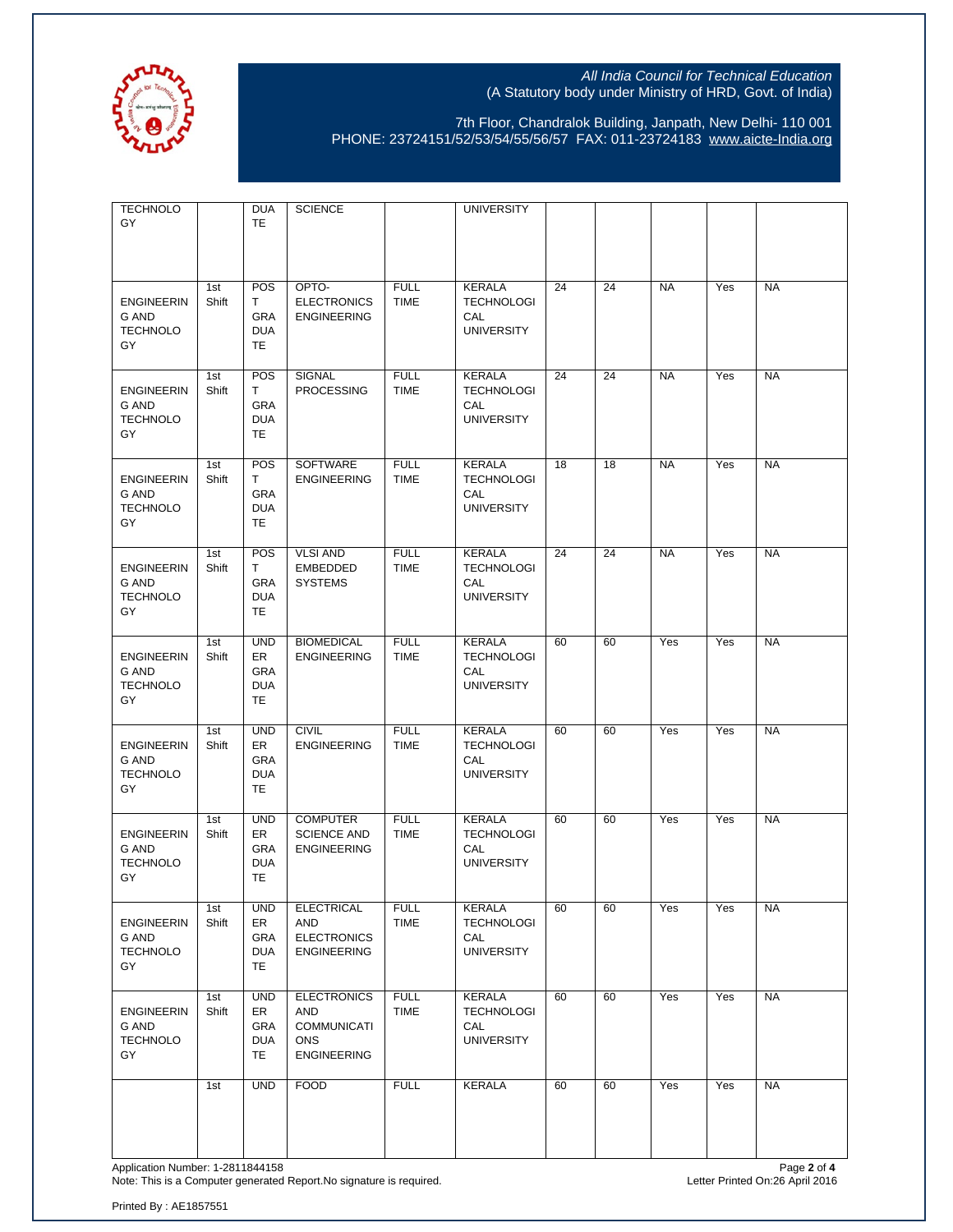

# 7th Floor, Chandralok Building, Janpath, New Delhi- 110 001 PHONE: 23724151/52/53/54/55/56/57 FAX: 011-23724183 [www.aicte-India.org](http://www.aicte-india.org/)

| <b>ENGINEERIN</b><br>G AND<br><b>TECHNOLO</b><br>GY | Shift        | <b>ER</b><br><b>GRA</b><br><b>DUA</b><br>TE               | <b>TECHNOLOGY</b>                | <b>TIME</b>                | <b>TECHNOLOGI</b><br>CAL<br><b>UNIVERSITY</b>                  |    |    |     |     |           |
|-----------------------------------------------------|--------------|-----------------------------------------------------------|----------------------------------|----------------------------|----------------------------------------------------------------|----|----|-----|-----|-----------|
| <b>ENGINEERIN</b><br>G AND<br><b>TECHNOLO</b><br>GY | 1st<br>Shift | <b>UND</b><br><b>ER</b><br><b>GRA</b><br><b>DUA</b><br>TE | MECHANICAL<br><b>ENGINEERING</b> | <b>FULL</b><br><b>TIME</b> | <b>KERALA</b><br><b>TECHNOLOGI</b><br>CAL<br><b>UNIVERSITY</b> | 60 | 60 | Yes | Yes | <b>NA</b> |

The above mentioned approval is subject to the condition that T.K.M INSTITUTE OF TECHNOLOGY shall follow and adhere to the Regulations, guidelines and directions issued by AICTE from time to time and the undertaking / affidavit given by the institution along with the application submitted by the institution on portal.

In case of any differences in content in this Computer generated Extension of Approval Letter, the content/information as approved by the Executive Council / General Council as available on the record of AICTE shall be final and binding.

Strict compliance of Anti-Ragging Regulation:- Approval is subject to strict compliance of provisions made in AICTE Regulation notified vide F. No. 37-3/Legal/AICTE/2009 dated July 1, 2009 for Prevention and Prohibition of Ragging in Technical Institutions. In case Institution fails to take adequate steps to Prevent Ragging or fails to act in accordance with AICTE Regulation or fails to punish perpetrators or incidents of Ragging, it will be liable to take any action as defined under clause 9(4) of the said Regulation.

### **Note: Validity of the course details may be verified at www.aicte-india.org**

 **Dr. Avinash S Pant Vice - Chairman, AICTE**

Copy to:

- **1. The Regional Officer,** All India Council for Technical Education Health Centre Building Bangalore University Campus Bangalore - 560 009, Karnataka
- **2. The Director Of Technical Education,** Kerala
- **3. The Registrar,** KERALA TECHNOLOGICAL UNIVERSITY
- **4. The Principal / Director,** T.K.M INSTITUTE OF TECHNOLOGY MUSALIAR HILLS KARUVELIL P.O EZHUKONE KOTTAKKARA KOLLAM, KOLLAM,KOLLAM, Kerala,691505
- **5. The Secretary / Chairman,** TKM COLLEGE TRUST

Application Number: 1-2811844158 Page **3** of **4** Note: This is a Computer generated Report.No signature is required.